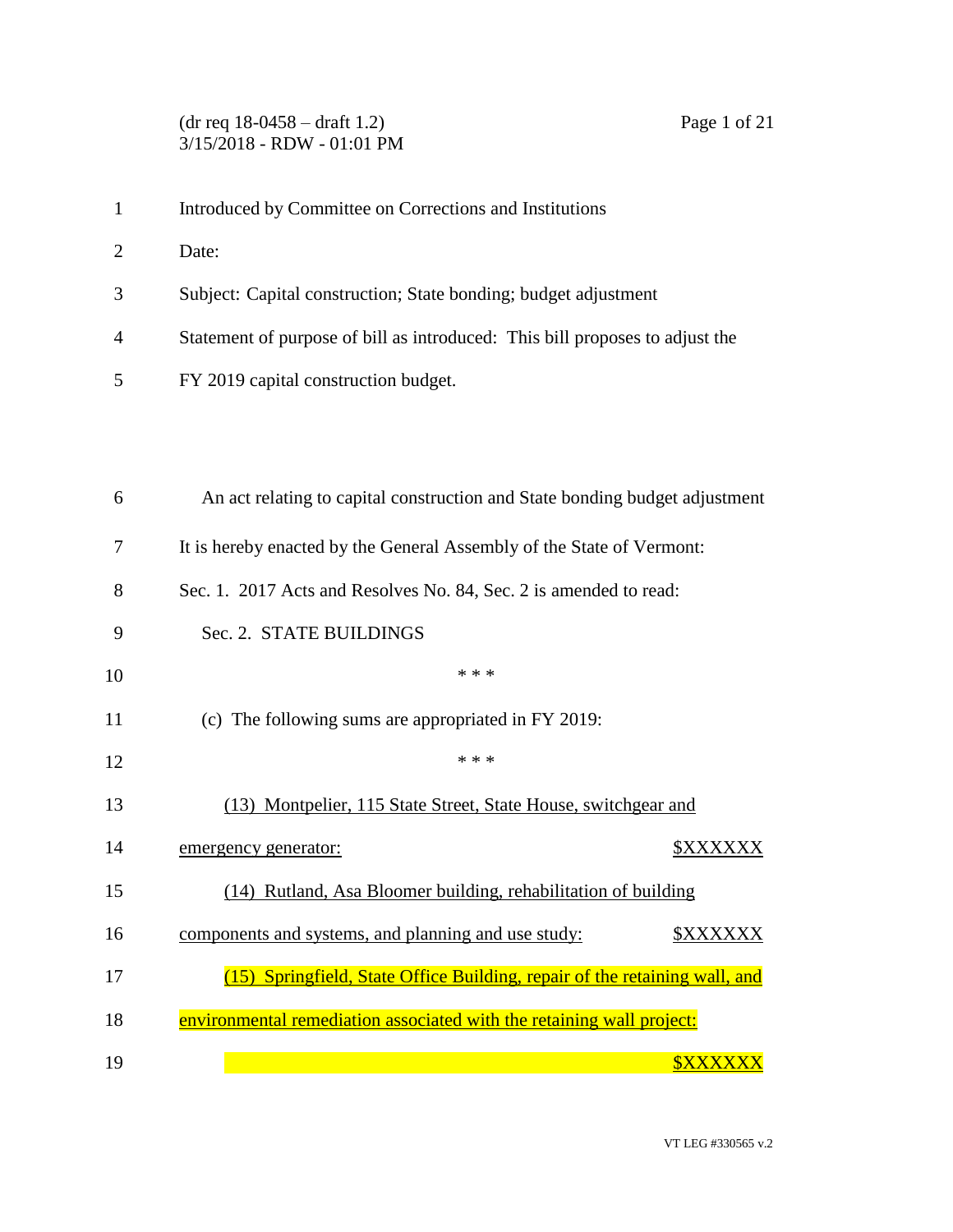(dr req 18-0458 – draft 1.2) Page 2 of 21 3/15/2018 - RDW - 01:01 PM

| $\mathbf{1}$   | (16) St. Albans, Franklin County Courthouse, ADA renovations, new                      |  |
|----------------|----------------------------------------------------------------------------------------|--|
| $\overline{2}$ | handicap access ramp and related exterior renovations:<br><b><i><u>SXXXXXX</u></i></b> |  |
| 3              | (17) Waterbury, Waterbury State Office Complex, Stanley and Wasson,                    |  |
| $\overline{4}$ | demolition of Stanley Hall, and programming, schematic design and design               |  |
| 5              | development for Wasson Hall:<br><b><i>\$XXXXXX</i></b>                                 |  |
| 6              | (18) Rutland, Marble Valley Regional Correctional Facility, repair of                  |  |
| 7              | the historic brick and stone masonry wall used as the perimeter to the facility:       |  |
| 8              | <b><i>\$XXXXXX</i></b>                                                                 |  |
| 9              | (19) Colchester, Woodside Juvenile Rehabilitation Center, psychiatric                  |  |
| 10             | residential treatment facility, construction documents:                                |  |
| 11             | <b><i>\$XXXXXX</i></b>                                                                 |  |
| 12             | * * *                                                                                  |  |
| 13             | (e) For the amount appropriated in subdivision $(c)(13)$ of this section, the          |  |
| 14             | Commissioner of Buildings and General Services shall evaluate all proposals            |  |
| 15             | for a generator, including the use of a generator or battery backup. After             |  |
| 16             | evaluation of the proposals, the Commissioner of Buildings and General                 |  |
| 17             | Services shall notify the chairs of the House Committee on Corrections and             |  |
| 18             | Institutions and the Senate Committee on Institutions of the decision prior to         |  |
| 19             | the purchase of a generator or battery backup. If required by 29 V.S.A. chapter        |  |
| 20             | 6, the Commissioner of Buildings and General Services shall ensure that the            |  |
| 21             | Capitol Complex Commission is provided with the proposal.                              |  |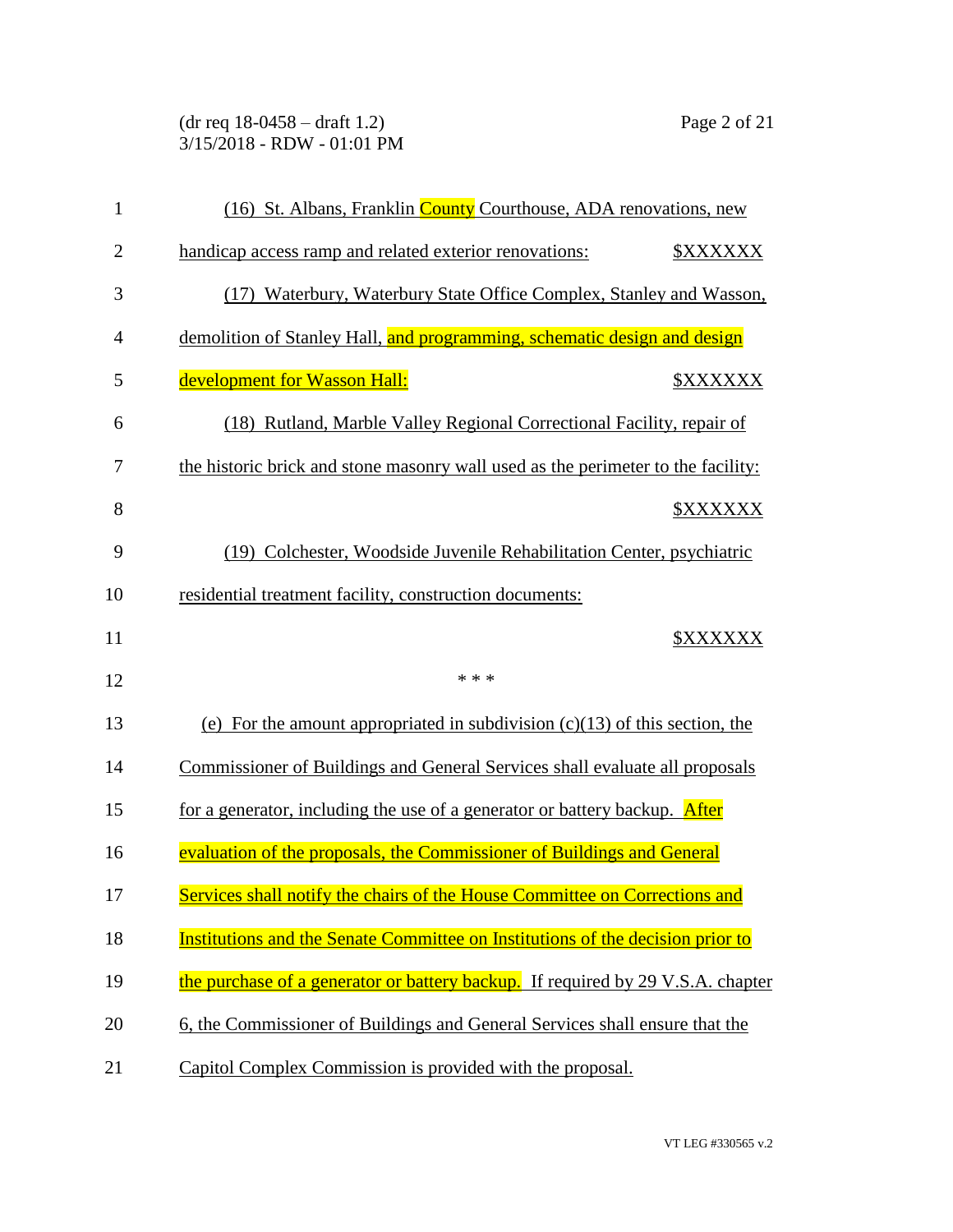(dr req 18-0458 – draft 1.2) Page 3 of 21 3/15/2018 - RDW - 01:01 PM

| $\mathbf{1}$   | (f) The Commissioner of Buildings and General Services is authorized to        |                                                                                 |  |
|----------------|--------------------------------------------------------------------------------|---------------------------------------------------------------------------------|--|
| $\overline{2}$ | use up to $XXXXXX$ from the amount appropriated in subdivision (c)(2) of       |                                                                                 |  |
| 3              | this section to prepare a State-owned building for sale if any renovations are |                                                                                 |  |
| 4              | needed.                                                                        |                                                                                 |  |
| 5              |                                                                                | (g) For the amount appropriated in subdivision $(c)(19)$ of this section, it is |  |
| 6              | the intent of the General Assembly that the facility be used for individuals   |                                                                                 |  |
| 7              | incarcerated at a correctional facility, and not as a facility for inpatient   |                                                                                 |  |
| 8              | evaluation. The intent is that the funds shall be used for three beds in the   |                                                                                 |  |
| 9              | Chittenden Regional Correctional Facility, and ten additional beds in the      |                                                                                 |  |
| 10             | <b>Southern State Correctional Facility.</b>                                   |                                                                                 |  |
| 11             | Appropriation – FY 2018                                                        | \$27,857,525.00                                                                 |  |
| 12             | Appropriation - FY 2019                                                        | \$27,853,933.00 \$XXXXXXX                                                       |  |
| 13             | Total Appropriation – Section 2                                                | \$55,711,458.00 \$XXXXXXX                                                       |  |
| 14             | Sec. 2. 2017 Acts and Resolves No. 84, Sec. 3 is amended to read:              |                                                                                 |  |
| 15             | Sec. 3. HUMAN SERVICES                                                         |                                                                                 |  |
| 16             | * * *                                                                          |                                                                                 |  |
| 17             |                                                                                | (b) The sum of \$300,000.00 is appropriated in FY 2019 to the Department        |  |
| 18             | of Buildings and General Services for the Agency of Human Services for the     |                                                                                 |  |
| 19             | projects described in subsection (a) of this section. The following sums are   |                                                                                 |  |
| 20             | appropriated in FY 2019 to the Department of Buildings and General Services    |                                                                                 |  |
| 21             | for the Agency of Human Services:                                              |                                                                                 |  |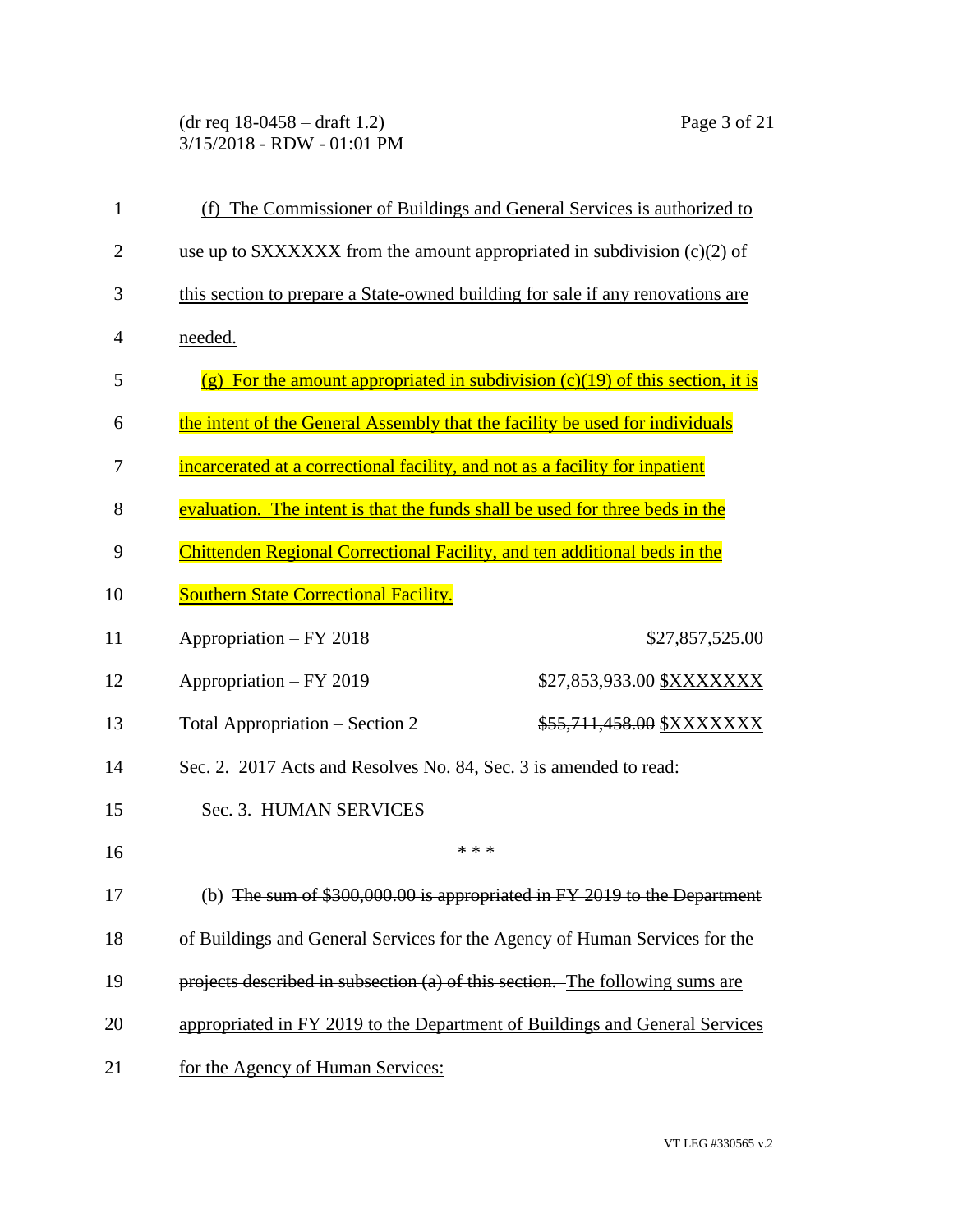## (dr req 18-0458 – draft 1.2) Page 4 of 21 3/15/2018 - RDW - 01:01 PM

| $\mathbf{1}$   |                                                                                 | (1) Statewide correctional facilities, cameras, locks, perimeter intrusion |
|----------------|---------------------------------------------------------------------------------|----------------------------------------------------------------------------|
| $\overline{2}$ | at correctional facilities, and renovations for up to 50 beds at the Southeast  |                                                                            |
| 3              | <b>State Correctional Facility:</b>                                             |                                                                            |
| $\overline{4}$ |                                                                                 | \$300,000.00                                                               |
| 5              |                                                                                 | Burlington and Springfield, Department of Corrections, mental              |
| 6              | health unit, renovations:                                                       |                                                                            |
| 7              |                                                                                 | <b><i>SXXXXXX</i></b>                                                      |
| 8              | (3)                                                                             | Secure residential facility, replacement of the facility in Middlesex:     |
| 9              |                                                                                 | <b><i><u>SXXXXXXX</u></i></b>                                              |
| 10             | (c) The Commissioner of Buildings and General Services is authorized to         |                                                                            |
| 11             | use the amount appropriated in subdivision $(b)(3)$ of this section to purchase |                                                                            |
| 12             | land or a building, or both, to replace the secure residential facility in      |                                                                            |
| 13             | Middlesex. Any funds remaining after the purchase of land or a building may     |                                                                            |
| 14             | be used for design documents either to renovate a building or construct a new   |                                                                            |
| 15             | building.                                                                       |                                                                            |
| 16             | Appropriation - FY 2018                                                         | \$300,000.00                                                               |
| 17             | Appropriation - FY 2019                                                         | \$300,000.00 \$XXXXXXX                                                     |
| 18             | Total Appropriation – Section 3                                                 | \$600,000.00 \$XXXXXXX                                                     |
| 19             | Sec. 3. 2017 Acts and Resolves No. 84, Sec. 4 is amended to read:               |                                                                            |
| 20             | Sec. 4. JUDICIARY                                                               |                                                                            |
| 21             | * * *                                                                           |                                                                            |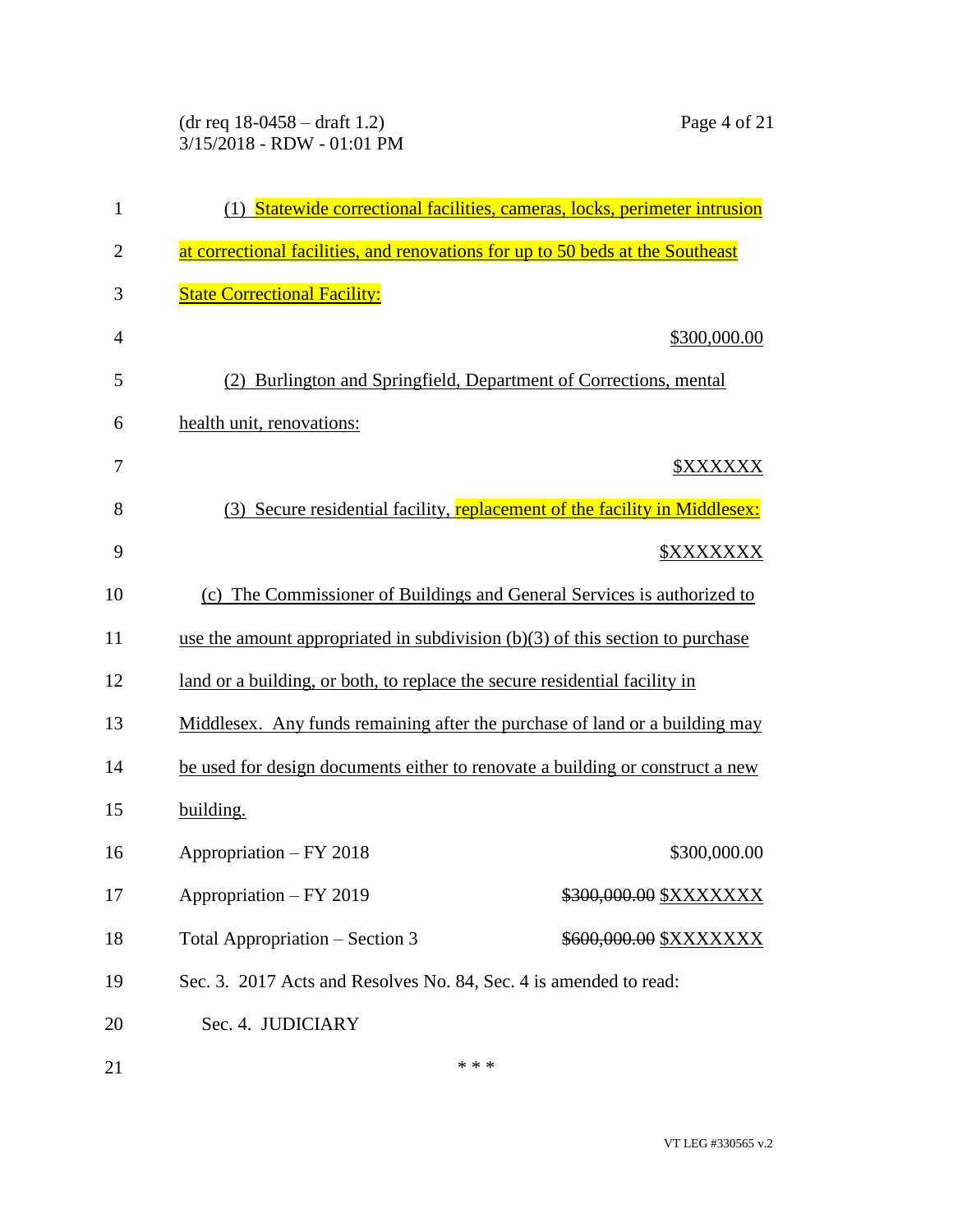(dr req 18-0458 – draft 1.2) Page 5 of 21 3/15/2018 - RDW - 01:01 PM

| $\mathbf{1}$   | (c) The sum of \$XXXXX is appropriated in FY 2019 to the Judiciary for  |  |  |
|----------------|-------------------------------------------------------------------------|--|--|
| $\overline{2}$ | the case management IT system.                                          |  |  |
| 3              | Appropriation - FY 2018<br>\$3,050,000.00                               |  |  |
| 4              | Appropriation - FY 2019<br><b><i>\$XXXXXXX</i></b>                      |  |  |
| 5              | Total Appropriation – Section 4<br>\$3,050,000.00 \$XXXXXXX             |  |  |
| 6              | Sec. 4. 2017 Acts and Resolves No. 84, Sec. 5 is amended to read:       |  |  |
| 7              | Sec. 5. COMMERCE AND COMMUNITY DEVELOPMENT                              |  |  |
| 8              | * * *                                                                   |  |  |
| 9              | (c) The sum of $$200,000.00$ $$XXXXX$ is appropriated in FY 2019 to the |  |  |
| 10             | Department of Buildings and General Services for the Agency of Commerce |  |  |
| 11             | and Community Development for major maintenance at historic sites       |  |  |
| 12             | statewide.                                                              |  |  |
| 13             | (d) The following sums are appropriated in FY 2019 to the Agency of     |  |  |
| 14             | Commerce and Community Development for the following projects described |  |  |
| 15             | in this subsection:                                                     |  |  |
| 16             | \$30,000.00<br>(1) Underwater preserves:                                |  |  |
| 17             | (2) Placement and replacement of roadside historic markers:             |  |  |
| 18             | \$15,000.00                                                             |  |  |
| 19             | (3) VT Center for Geographic Information, digital orthophotographic     |  |  |
| 20             | \$125,000.00<br>quadrangle mapping:                                     |  |  |
| 21             | * * *                                                                   |  |  |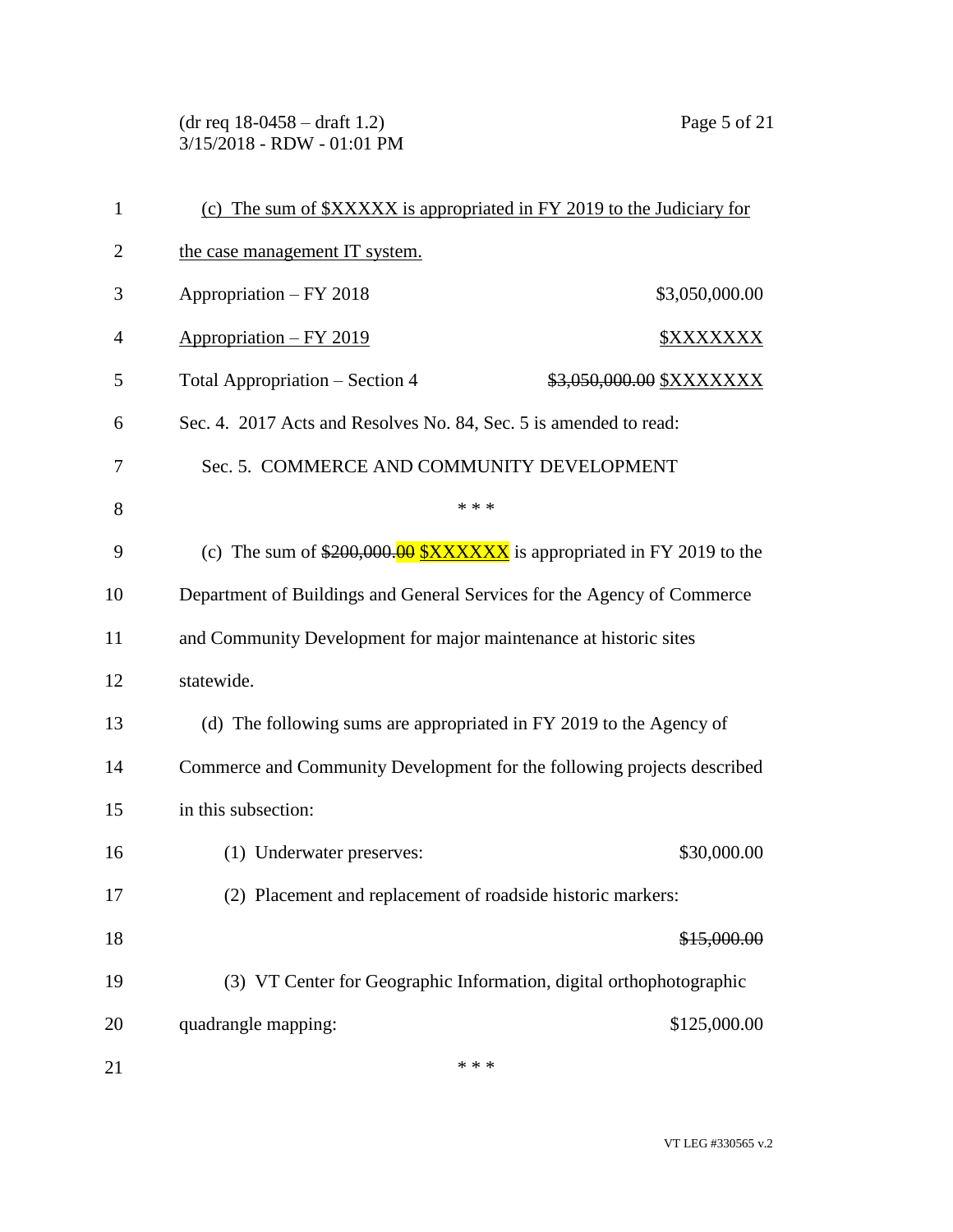|                | $(dr \text{ req } 18-0458 - draft 1.2)$<br>3/15/2018 - RDW - 01:01 PM      | Page 6 of 21                                                      |  |  |
|----------------|----------------------------------------------------------------------------|-------------------------------------------------------------------|--|--|
| $\mathbf{1}$   | Appropriation - FY 2018                                                    | \$450,000.00                                                      |  |  |
| $\overline{2}$ | Appropriation - FY 2019                                                    | <u>\$370,000.00 \$XXXXXXX</u>                                     |  |  |
| 3              | Total Appropriation – Section 5                                            | \$820,000.00 \$XXXXXXX                                            |  |  |
| 4              |                                                                            | Sec. 5. 2017 Acts and Resolves No. 84, Sec. 6 is amended to read: |  |  |
| 5              | Sec. 6. GRANT PROGRAMS                                                     |                                                                   |  |  |
| 6              | * * *                                                                      |                                                                   |  |  |
| 7              | (b) The following sums are appropriated in FY 2019 for Building            |                                                                   |  |  |
| 8              | Communities Grants established in 24 V.S.A. chapter 137:                   |                                                                   |  |  |
| 9              | * * *                                                                      |                                                                   |  |  |
| 10             | (9) To the Enhanced 911 Board for the Enhanced 911 Compliance              |                                                                   |  |  |
| 11             | <b>Grants Program for school safety:</b>                                   | <b><i>\$XXXXXX</i></b>                                            |  |  |
| 12             | Appropriation - FY 2018                                                    | \$1,475,000.00                                                    |  |  |
| 13             | Appropriation - FY 2019                                                    | \$1,400,000.00 \$XXXXXXX                                          |  |  |
| 14             | Total Appropriation – Section 6                                            | <del>\$2,875,000.00</del> \$XXXXXXX                               |  |  |
| 15             | Sec. 6. 2017 Acts and Resolves No. 84, Sec. 10 is amended to read:         |                                                                   |  |  |
| 16             | Sec. 10. NATURAL RESOURCES                                                 |                                                                   |  |  |
| 17             | * * *                                                                      |                                                                   |  |  |
| 18             | (e) The following sums are appropriated in FY 2019 to the Agency of        |                                                                   |  |  |
| 19             | Natural Resources for the Department of Environmental Conservation for the |                                                                   |  |  |
| 20             | projects described in this subsection:                                     |                                                                   |  |  |
| 21             |                                                                            |                                                                   |  |  |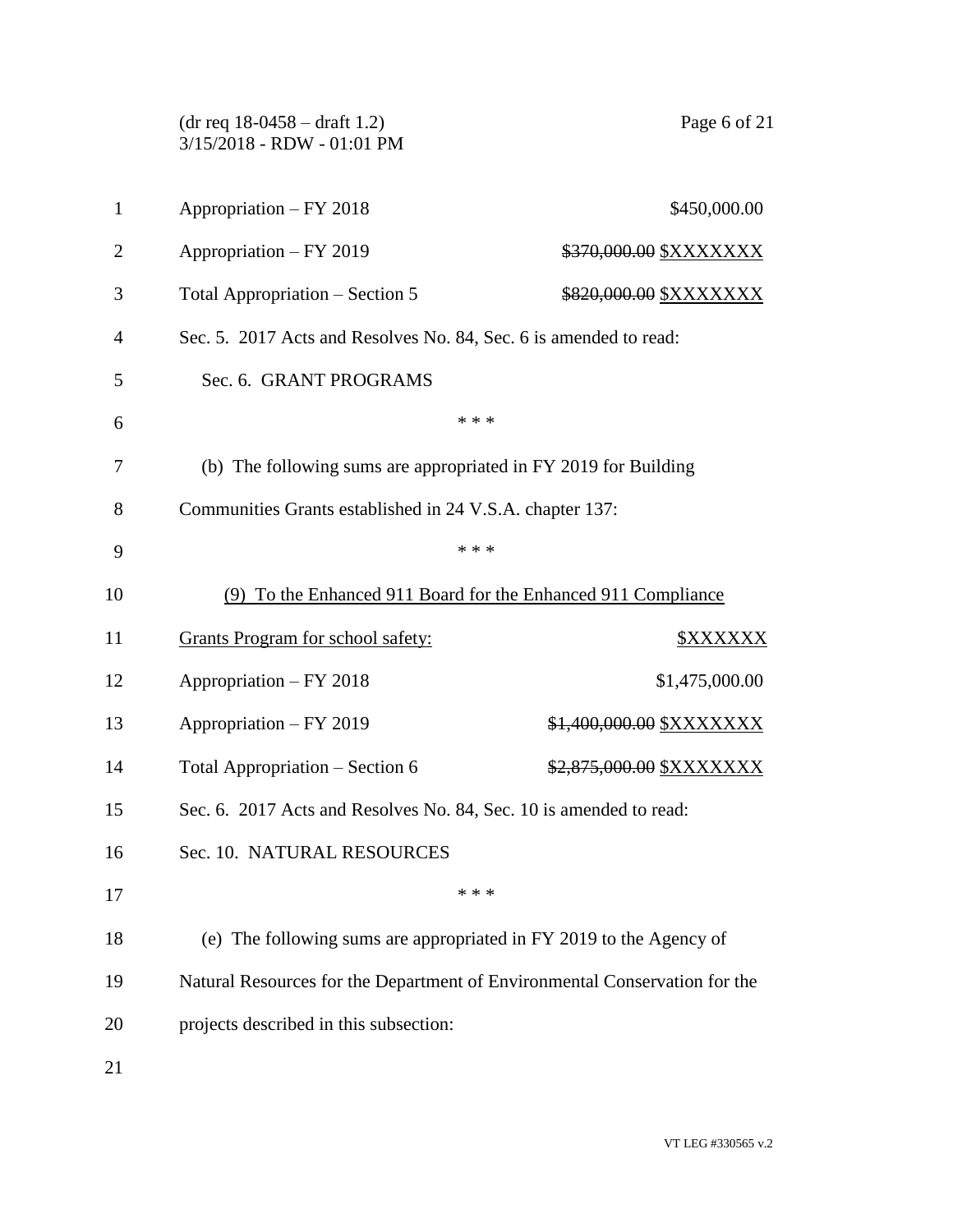| $\mathbf{1}$   | * * *                                                                          |                           |
|----------------|--------------------------------------------------------------------------------|---------------------------|
| $\overline{2}$ | (3) State's share of the Federal Superfund and State Lead Hazardous            |                           |
| 3              | <b>Waste Program (Elizabeth Mine and Ely Mine):</b>                            | <del>\$2,755,000.00</del> |
| $\overline{4}$ | * * *                                                                          |                           |
| 5              | Appropriation - FY 2018                                                        | \$10,914,000.00           |
| 6              | Appropriation - FY 2019                                                        | \$8,205,000.00            |
| 7              | Total Appropriation – Section 10                                               | \$19,119,000.00           |
| 8              |                                                                                |                           |
| 9              | Sec. 7. 2017 Acts and Resolves No. 84, Sec. 11 is amended to read:             |                           |
| 10             | Sec. 11. CLEAN WATER INITIATIVES                                               |                           |
| 11             | * * *                                                                          |                           |
| 12             | (b) The following sums are appropriated in FY 2018 to the Agency of            |                           |
| 13             | Natural Resources for the Department of Environmental Conservation projects    |                           |
| 14             | described in this subsection:                                                  |                           |
| 15             | * * *                                                                          |                           |
| 16             | (4) Municipal Pollution Control Grants, pollution control projects and         |                           |
| 17             | planning advances for feasibility studies, new projects (Ryegate, Springfield, |                           |
| 18             | St. Johnsbury, and St. Albans):                                                | \$2,704,232.00            |
| 19             | * * *                                                                          |                           |
| 20             | $(d)(1)$ The following sums are appropriated in FY 2018 to the Vermont         |                           |
| 21             | Housing and Conservation Board for the following projects:                     |                           |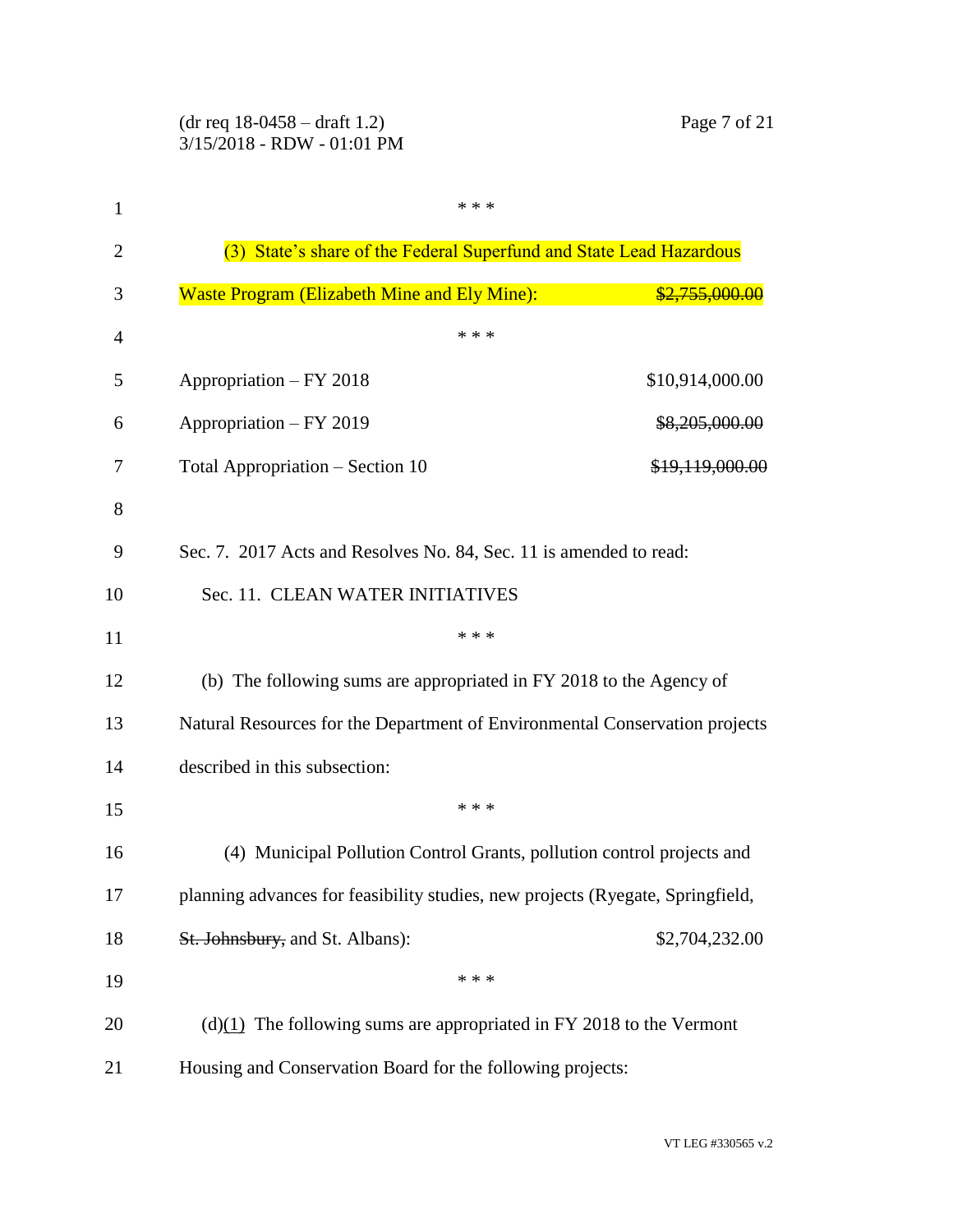## (dr req 18-0458 – draft 1.2) Page 8 of 21 3/15/2018 - RDW - 01:01 PM

| $\mathbf{1}$   | $\overline{(1)(A)}$ Statewide water quality improvement projects or other                 |
|----------------|-------------------------------------------------------------------------------------------|
| $\overline{2}$ | conservation projects:<br>\$2,800,000.00                                                  |
| 3              | $\left(\frac{2}{2}\right)$ Water quality farm improvement grants or fee purchase projects |
| $\overline{4}$ | that enhance water quality impacts by leveraging additional funds:                        |
| 5              | \$1,000,000.00                                                                            |
| 6              | (2) A grant issued under subdivision $(1)(B)$ of this subsection:                         |
| 7              | (A) shall not be considered a State grant under 6 V.S.A. chapter 215.                     |
| 8              | subchapter 3 for purposes of calculating the maximum amount of a State water              |
| 9              | quality assistance award under 6 V.S.A. § 4824 or 4826; and                               |
| 10             | (B) may be used to satisfy the grant recipients cost share                                |
| 11             | requirements.                                                                             |
| 12             | (e) The sum of $\frac{$2,000,000.00}{$X$XXXXXX}$ is appropriated in FY 2019 to            |
| 13             | the Agency of Agriculture, Food and Markets for Best Management Practices                 |
| 14             | and, the Conservation Reserve Enhancement Program, and the Capital                        |
| 15             | <b>Equipment Assistance Program.</b>                                                      |
| 16             | (f) The following sums are appropriated in FY 2019 to the Agency of                       |
| 17             | Natural Resources for the Department of Environmental Conservation projects               |
| 18             | described in this subsection:                                                             |
| 19             |                                                                                           |
| 20             | (2) EcoSystem restoration and protection grant programs: \$5,000,000.00                   |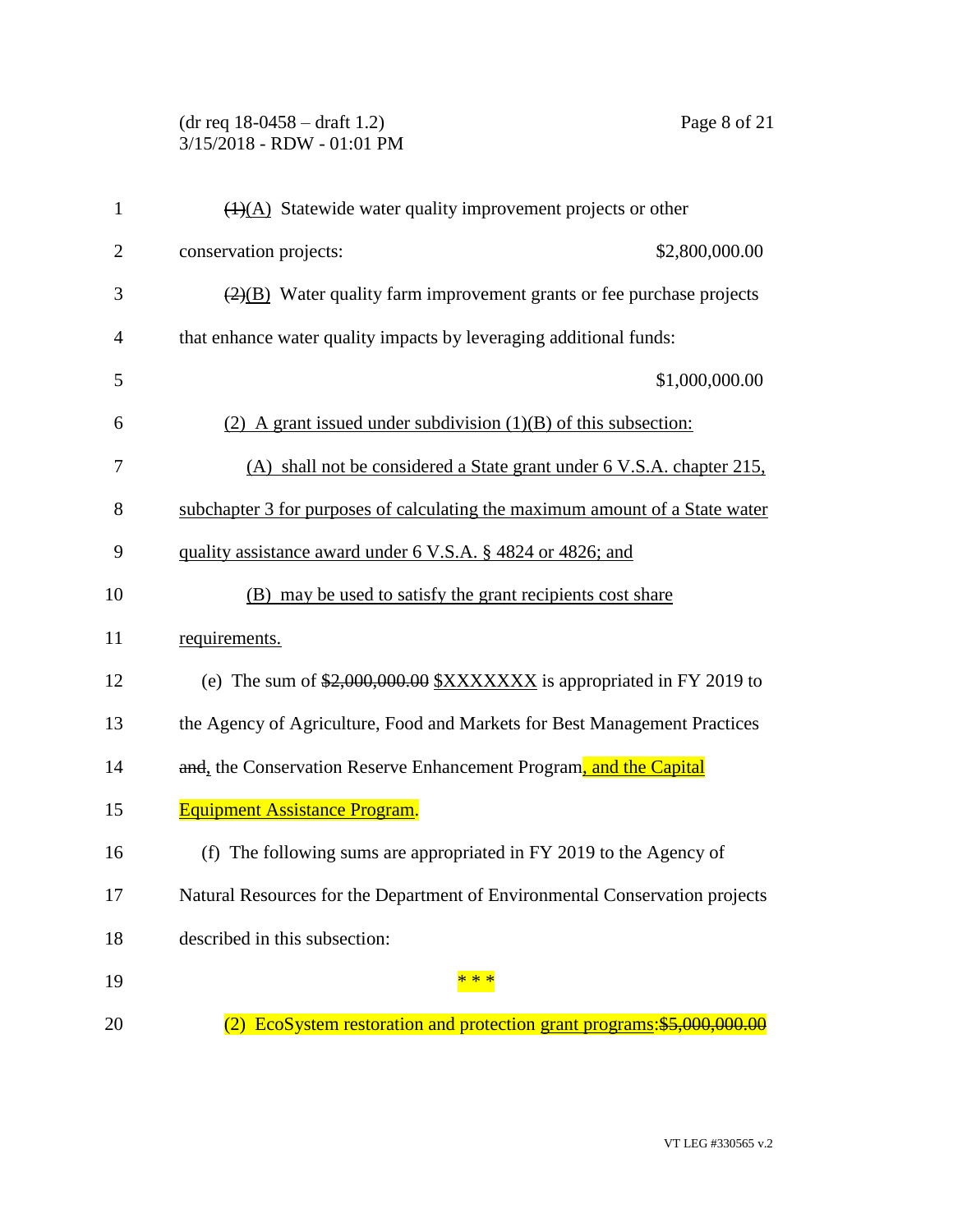| 1              | (A) Standard ecosystem restoration and protection programs:                    |  |
|----------------|--------------------------------------------------------------------------------|--|
| $\overline{2}$ | <b><i><u>SXXXXXXX</u></i></b>                                                  |  |
| 3              | (B) Municipal Roads Grant-in-Aid:                                              |  |
| 4              | (C) Multi-Sector Clean Water Block Grants:<br><u> \$XXXXXX</u>                 |  |
| 5              | Department of Forests, Parks and Recreation:<br>(D)                            |  |
| 6              | <b><i><u>SXXXXXX</u></i></b>                                                   |  |
| 7              | (3) Municipal Pollution Control Grants, new projects (Colchester,              |  |
| 8              | Rutland City, St. Albans, Middlebury, and St. Johnsbury):                      |  |
| 9              | \$1,407,268.00 \$XXXXXX                                                        |  |
| 10             | (4) Clean Water Act, implementation projects:<br>\$11,112,944.00               |  |
| 11             | The Commissioner of Environmental Conservation shall use funds                 |  |
| 12             | appropriated in subdivision (2) of this section to support the purchase of the |  |
| 13             | Lake Carmi aeration system.                                                    |  |
| 14             | $(g)(1)$ The sum of 2,750,000.00 is following sums are appropriated in         |  |
| 15             | FY 2019 to the Vermont Housing and Conservation Board for:                     |  |
| 16             | (A) statewide water quality improvement projects or other                      |  |
| 17             | \$2,750,000.00<br>conservation projects.:                                      |  |
| 18             | (B) Water quality farm improvement grants or fee purchase projects:            |  |
| 19             | \$XXXXXXX                                                                      |  |
| 20             | (2) A grant issued under subdivision $(1)(B)$ of this subsection:              |  |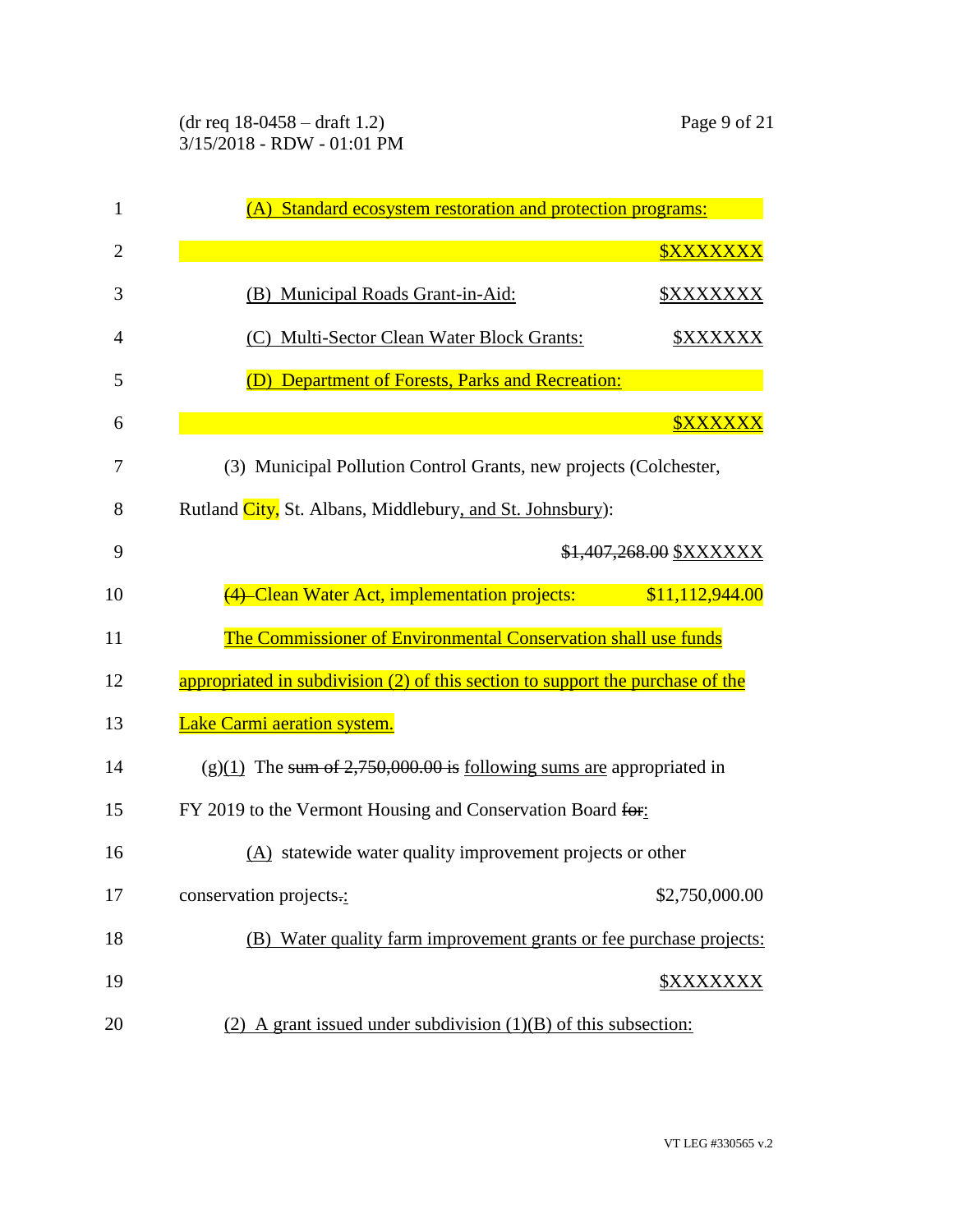(dr req 18-0458 – draft 1.2) Page 10 of 21 3/15/2018 - RDW - 01:01 PM

| 1              | (A) shall not be considered a State grant under 6 V.S.A. chapter 215.            |  |
|----------------|----------------------------------------------------------------------------------|--|
| $\overline{2}$ | subchapter 3 for purposes of calculating the maximum amount of a State water     |  |
| 3              | quality assistance award under 6 V.S.A. § 4824 or 4826; and                      |  |
| $\overline{4}$ | (B) may be used to satisfy the grant recipients cost share                       |  |
| 5              | requirements.                                                                    |  |
| 6              | (h) It is the intent of the General Assembly that the Secretary of Natural       |  |
| 7              | Resources shall use the amount appropriated in subdivision subdivisions $(b)(4)$ |  |
| 8              | and $(f)(6)$ of this section to fund new projects in Ryegate, Springfield, $St.$ |  |
| 9              | Johnsbury, and St. Albans City, and in FY 2019 in Colchester, Rutland City,      |  |
| 10             | Middlebury, St. Johnsbury, and St. Albans; provided, however, that if the        |  |
| 11             | Secretary determines that one of these projects is not ready in FY 2018 or FY    |  |
| 12             | 2019, or the amount appropriated exceeds the amount needed to fund these         |  |
| 13             | projects, the funds may be used for an eligible new project as authorized by     |  |
| 14             | 10 V.S.A. chapter 55 and 24 V.S.A. chapter 120.                                  |  |
| 15             | * * *                                                                            |  |
| 16             | The following sums are appropriated in FY 2019 to the Agency of<br>O             |  |
| 17             | <b>Transportation:</b>                                                           |  |
| 18             | <b>VTrans Municipal Mitigation Program:</b><br><b><i><u>SXXXXXXXX</u></i></b>    |  |
| 19             | (2) Vermont Better Roads Program:<br><b><i><u>SXXXXXXXX</u></i></b>              |  |
| 20             | Appropriation - FY 2018<br>\$21,936,616.00                                       |  |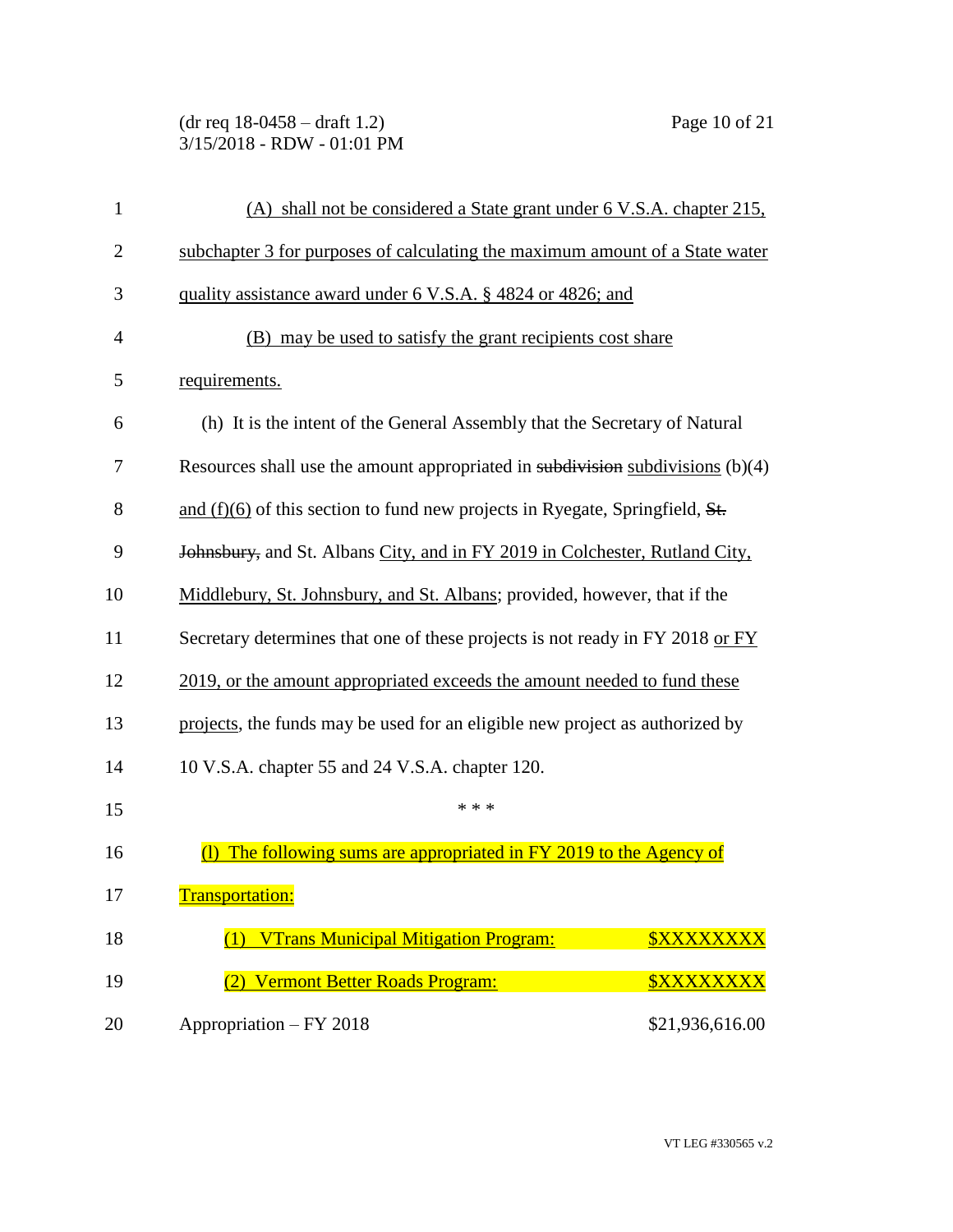|                | $(dr \text{ req } 18-0458 - draft 1.2)$<br>3/15/2018 - RDW - 01:01 PM  | Page 11 of 21     |
|----------------|------------------------------------------------------------------------|-------------------|
| $\mathbf{1}$   | Appropriation - FY 2019                                                | \$23,470,212.00   |
| $\overline{2}$ |                                                                        | <u> \$XXXXXXX</u> |
| 3              | Total Appropriation – Section 11                                       | \$45,406,828.00   |
| $\overline{4}$ |                                                                        | <u> \$XXXXXXX</u> |
| 5              | Sec. 8. 2017 Acts and Resolves No. 84, Sec. 13 is amended to read:     |                   |
| 6              | Sec. 13. PUBLIC SAFETY                                                 |                   |
| 7              | * * *                                                                  |                   |
| 8              | (b) The sum of $$5,573,000.00$ is following sums are appropriated in   |                   |
| 9              | FY 2019 to the Department of Buildings and General Services for:       |                   |
| 10             | (1) construction of the Williston Public Safety Field Station.         |                   |
| 11             |                                                                        | \$5,573,000.00    |
| 12             | (2) East Cottage, Robert H. Wood Criminal Justice and Fire Training    |                   |
| 13             | Center, complete renovation and fit up:                                | <b>\$XXXXX</b>    |
| 14             | (3) Pittsford, Robert H. Wood Criminal Justice and Fire Service        |                   |
| 15             | Training Center, burn building, complete construction: <b>WAXXXXXX</b> |                   |
| 16             | Appropriation – FY 2018                                                | \$1,927,000.00    |
| 17             | Appropriation - FY 2019                                                | \$5,573,000.00    |
| 18             | Total Appropriation – Section 13                                       | \$7,500,000.00    |
| 19             | Sec. 9. 2017 Acts and Resolves No. 84, Sec. 16 is amended to read:     |                   |
| 20             | Sec. 16. VERMONT VETERANS' HOME                                        |                   |
| 21             | * * *                                                                  |                   |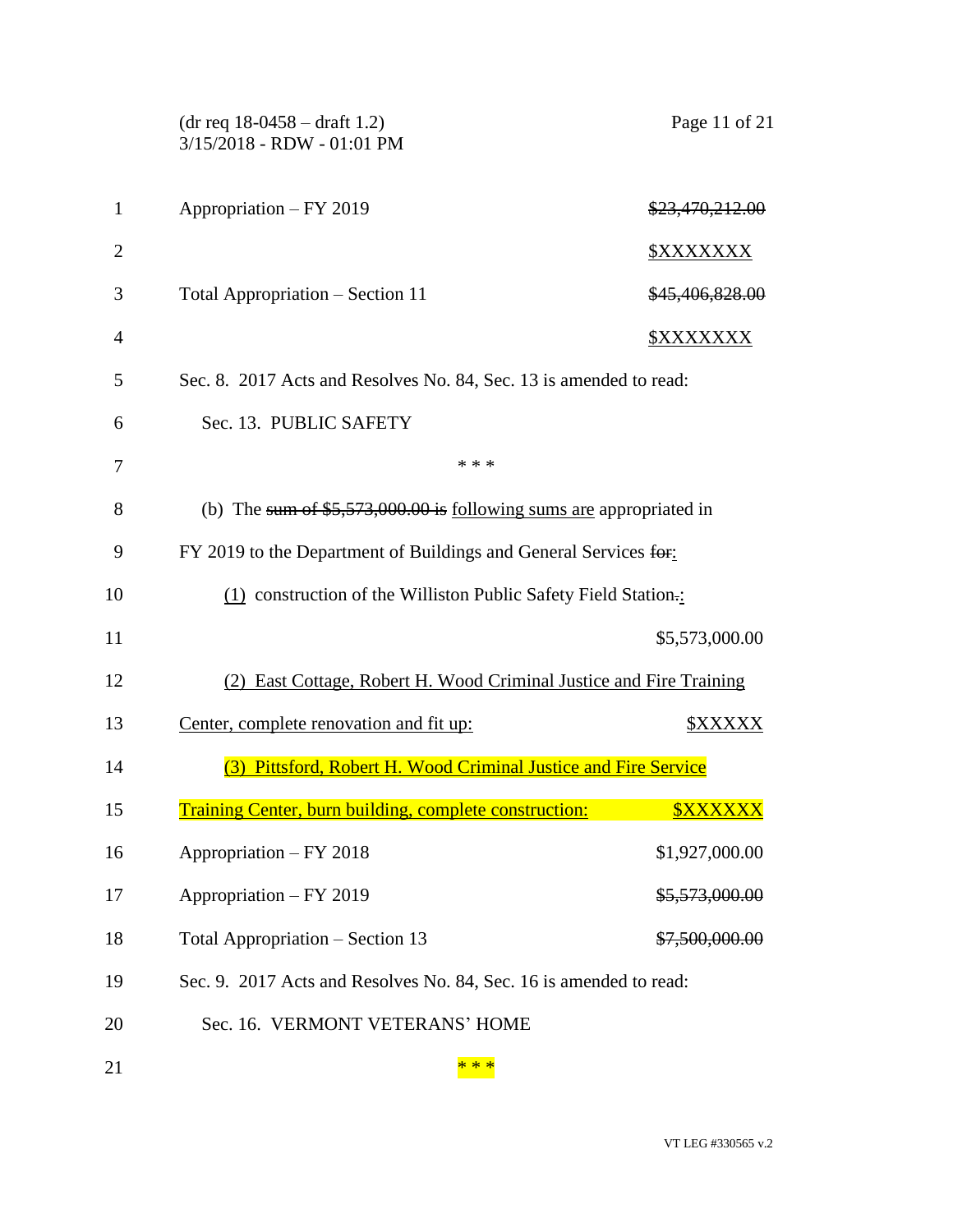| 1              | (c) The sum of $$50,000.00$ is following sums are appropriated in FY 2019        |                               |  |
|----------------|----------------------------------------------------------------------------------|-------------------------------|--|
| $\overline{2}$ | to the Vermont Veterans' Home for:                                               |                               |  |
| 3              | $(1)$ resident care furnishings.:                                                | <b><i><u>SXXXXXXX</u></i></b> |  |
| 4              | (2) security access and safety upgrades:                                         | <b><i>\$XXXXXXX</i></b>       |  |
| 5              | (d) It is the intent of the General Assembly that the amounts appropriated       |                               |  |
| 6              | in subsections subsection (a) and subdivision $(c)(1)$ of this section shall be  |                               |  |
| 7              | used to match federal funds to purchase resident care furnishings for the        |                               |  |
| 8              | Veterans' Home.                                                                  |                               |  |
| 9              | (e) Reallocation language?                                                       |                               |  |
| 10             | Appropriation - FY 2018                                                          | \$390,000.00                  |  |
| 11             | Appropriation - FY 2019                                                          | \$50,000.00                   |  |
| 12             | <u> Total Appropriation – Section 16</u>                                         | \$440,000.00                  |  |
| 13             | Sec. 10. 2017 Acts and Resolves No. 84, Sec. 16a is added to read:               |                               |  |
| 14             | Sec. 16a. DEPARTMENT OF LABOR                                                    |                               |  |
| 15             | The sum of \$XXXXXXX is appropriated in FY 2019 to the Department of             |                               |  |
| 16             | Labor to fund the Adult Career and Technical Education Equipment Grant           |                               |  |
| 17             | <b>Pilot</b> Program to provide tools, equipment, and technology upgrades and to |                               |  |
| 18             | support expansion of adult tech centers.                                         |                               |  |
| 19             | Sec. 11. 2017 Acts and Resolves No. 84, Sec. 16b is added to read:               |                               |  |

Sec. 16b. SERGEANT AT ARMS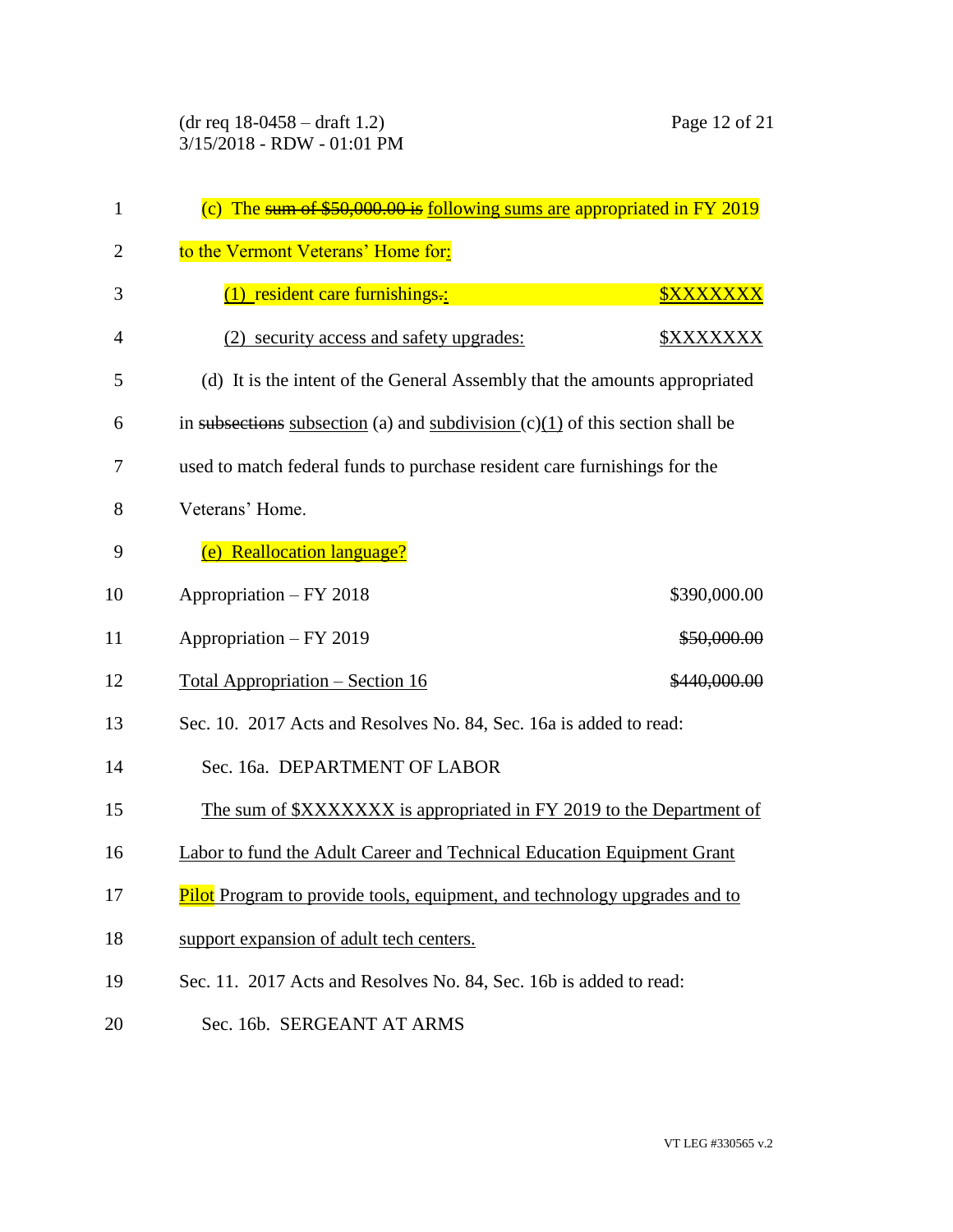(dr req 18-0458 – draft 1.2) Page 13 of 21 3/15/2018 - RDW - 01:01 PM

| $\mathbf{1}$   | The sum of \$XXXXXXX is appropriated in FY 2019 to the Sergeant at            |
|----------------|-------------------------------------------------------------------------------|
| $\overline{2}$ | Arms for an assessment of the sound system in the State House and 1 Baldwin   |
| 3              | Street pursuant to 2V.S.A. $\S$ 62(a)(8). The Sergeant at Arms shall inform   |
| $\overline{4}$ | interested stakeholders of the outcome of the assessment.                     |
| 5              | Sec. 12. 2017 Acts and Resolves No. 84, Sec. 18 is amended to read:           |
| 6              | Sec. 18. REALLOCATION OF FUNDS; TRANSFER OF FUNDS                             |
| 7              | (a) The following sums are reallocated to the Department of Buildings         |
| 8              | and General Services from prior capital appropriations to defray expenditures |
| 9              | authorized in Sec. 2 of this act:                                             |
| 10             | * * *                                                                         |
| 11             | (22) of the amount appropriated in 2011 Acts and Resolves No. 40,             |
| 12             | Sec. 5(a) (County courthouses, ADA compliance, repairs and upgrades):         |
| 13             | \$2,079.09                                                                    |
| 14             | (23) of the amount appropriated in 2011 Acts and Resolves No. 40,             |
| 15             | Sec. 5(b) (County courthouses, ADA compliance, repairs and upgrades):         |
| 16             | \$18,688.70                                                                   |
| 17             | (24) of the amount appropriated in 2013 Acts and Resolves No. 51,             |
| 18             | Sec. 4(b)(1) (UVM Health Lab, colocation):<br>\$383.90                        |
| 19             | (25) of the amount appropriated in 2013 Acts and Resolves No. 51,             |
| 20             | Sec. 5(b) (Lamoille County Courthouse, planning):<br>\$540.00                 |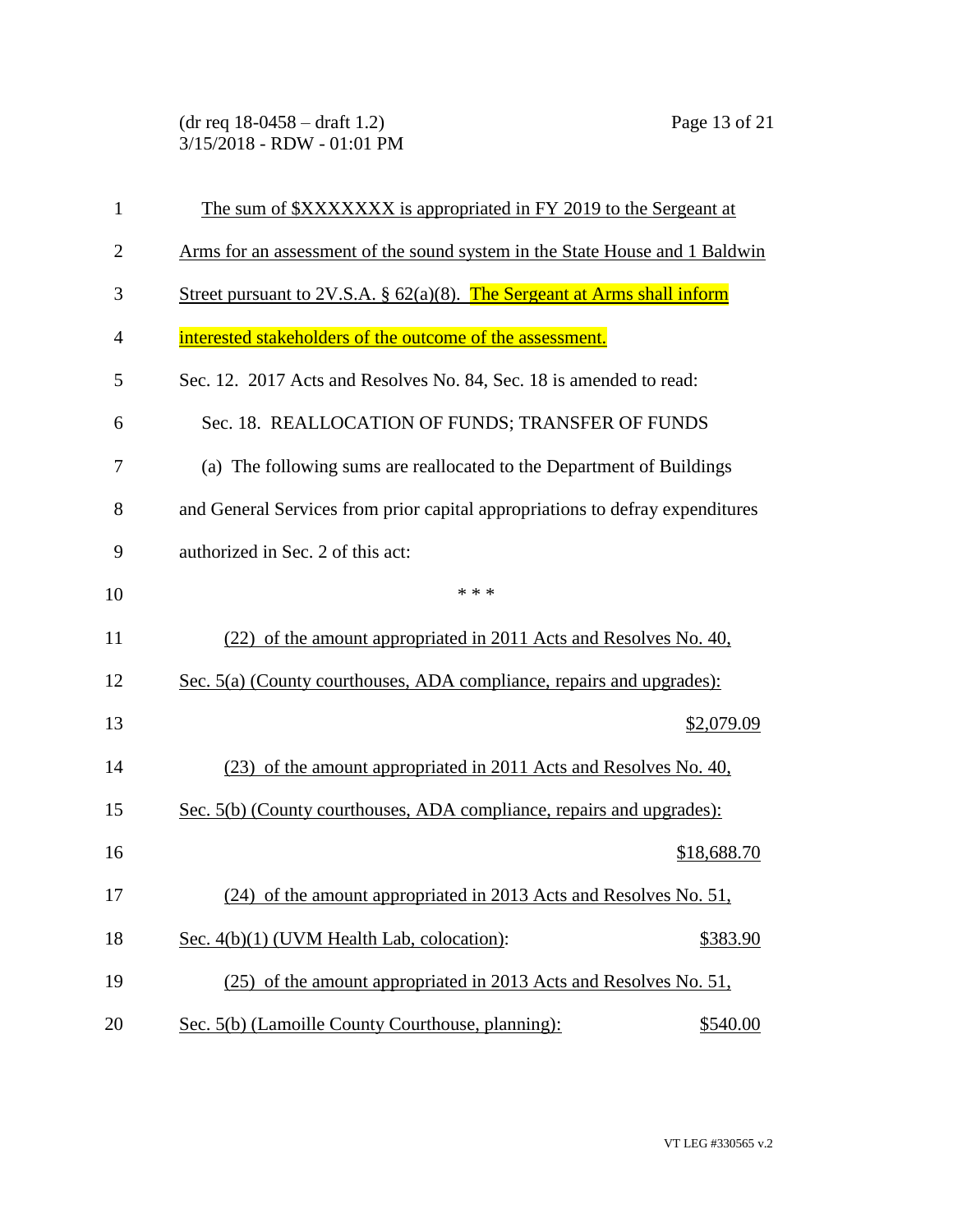## (dr req 18-0458 – draft 1.2) Page 14 of 21 3/15/2018 - RDW - 01:01 PM

| $\mathbf{1}$   | (26) of the amount appropriated in 2015 Acts and Resolves No. 26,                |              |
|----------------|----------------------------------------------------------------------------------|--------------|
| $\overline{2}$ | Sec. 2(b) (Woodside Juvenile Rehabilitation Center, project design and           |              |
| 3              | planning):                                                                       |              |
| $\overline{4}$ |                                                                                  | \$52,003.54  |
| 5              | (27) of the amount appropriated in 2015 Acts and Resolves No. 26,                |              |
| 6              | Sec. 5 (Judiciary, ADA compliance, county courthouses):                          | \$157,394.00 |
| 7              | (28) of the amount appropriated in 2015 Acts and Resolves No. 26,                |              |
| 8              | Sec. 13(b) (Robert H. Wood Vermont Fire Academy, burn building):                 |              |
| 9              |                                                                                  | \$12,946.82  |
| 10             | (29) of the amount appropriated in 2016 Acts and Resolves No. 160,               |              |
| 11             | Sec. 8 (Lyndon State College):                                                   | \$48,634.00  |
| 12             | (30) of the amount appropriated in 2016 Acts and Resolves No. 160,               |              |
| 13             | Sec. 11 (Public safety, Waterbury State Office Complex, blood analysis           |              |
| 14             | laboratory, renovations):                                                        | \$252,085.35 |
| 15             | (31) of the amount appropriated in 2017 Acts and Resolves No. 84,                |              |
| 16             | Sec. 2 (Department of Libraries, centralized facility renovation): \$447,739.00  |              |
| 17             | * * *                                                                            |              |
| 18             | (d) The following unexpended funds appropriated to the Agency of Natural         |              |
| 19             | Resources for capital construction projects are reallocated to the Department of |              |
| 20             | Buildings and General Services to defray expenditures authorized in Sec. 2 of    |              |
| 21             | this act:                                                                        |              |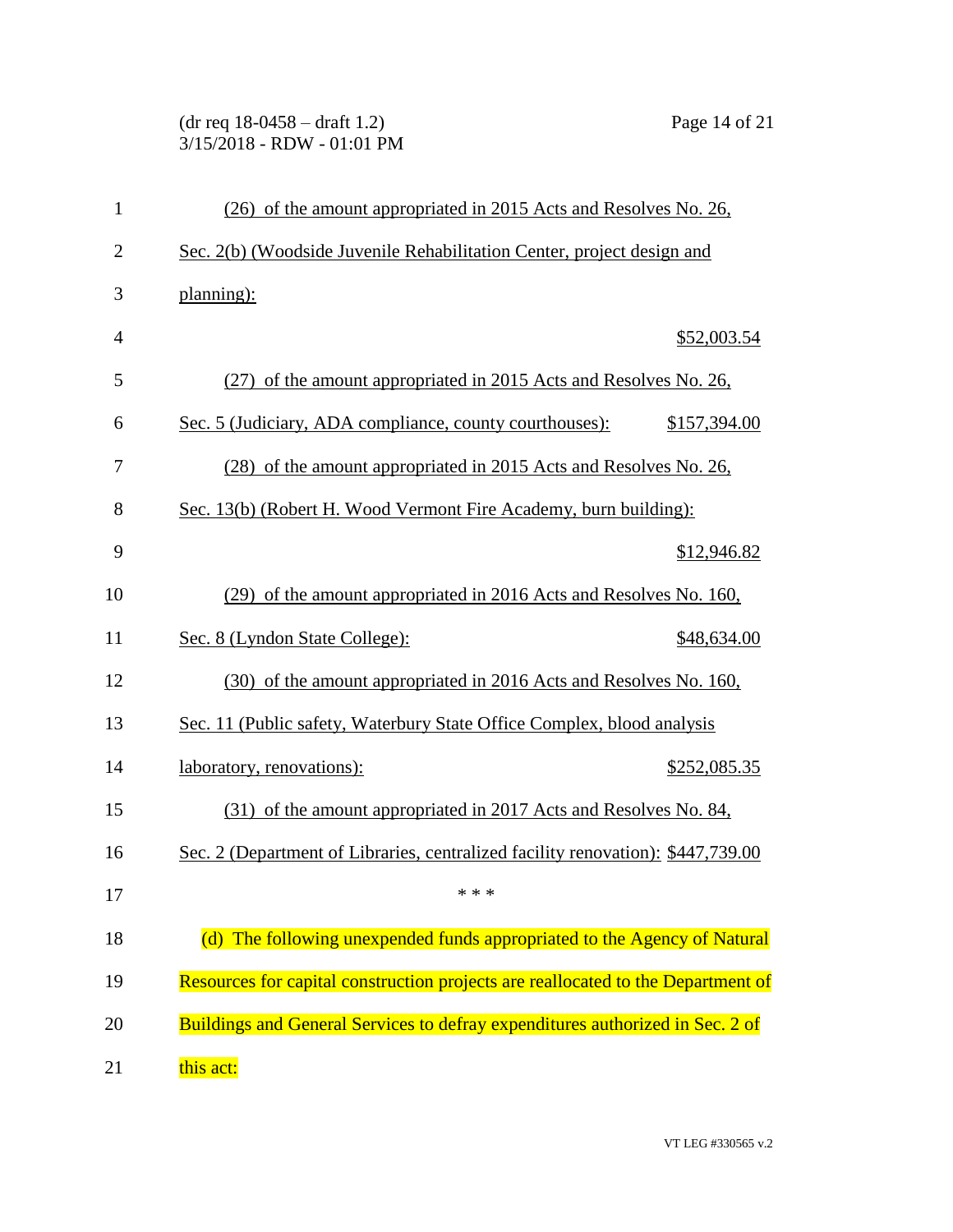| $\mathbf{1}$   | * * *                                                                             |
|----------------|-----------------------------------------------------------------------------------|
| $\overline{2}$ | (4) of the amount appropriated in 2013 Acts and Resolves No. 51, Sec.             |
| 3              | $11(a)(1)$ (water pollution control):<br>\$8,221.85                               |
| $\overline{4}$ | (5) of the amount appropriated in 2015 Acts and Resolves No. 26, Sec.             |
| 5              | $11(a)(8)$ (municipal pollution control grants, Waterbury):<br>\$136,824.00       |
| 6              | (e) The following unexpended funds appropriated to the Agency of                  |
| 7              | Commerce and Community Development for capital construction projects are          |
| 8              | reallocated to defray expenditures authorized in Sec. 5(d) of this act, placement |
| 9              | and replacement of historic site markers:                                         |
| 10             | (1) of the amount appropriated in 2013 Acts and Resolves No. 51,                  |
| 11             | Sec. $6(a)(2)$ (Bennington monument, structural repairs and ADA compliance):      |
| 12             | \$1,224.51                                                                        |
| 13             | (2) of the amount appropriated in 2015 Acts and Resolves No. 26,                  |
| 14             | Sec. 6(b) (Bennington monument, elevator, roof repairs):<br>\$1,997.73            |
| 15             | (3) of the amount appropriated in 2015 Acts and Resolves No. 26,                  |
| 16             | Sec. 6(c) (Bennington monument, elevator, roof repairs):<br>\$6,469.60            |
| 17             | Total Reallocations and Transfers - Section 18<br>\$14,822,286.78                 |
| 18             | Sec. 13. 2017 Acts and Resolves No. 84, Sec. 19 is amended to read:               |
| 19             | Sec. 19. GENERAL OBLIGATION BONDS AND APPROPRIATIONS                              |
| 20             | (a) The State Treasurer is authorized to issue general obligation bonds in        |
| 21             | the amount of \$132,460,000.00 for the purpose of funding the appropriations      |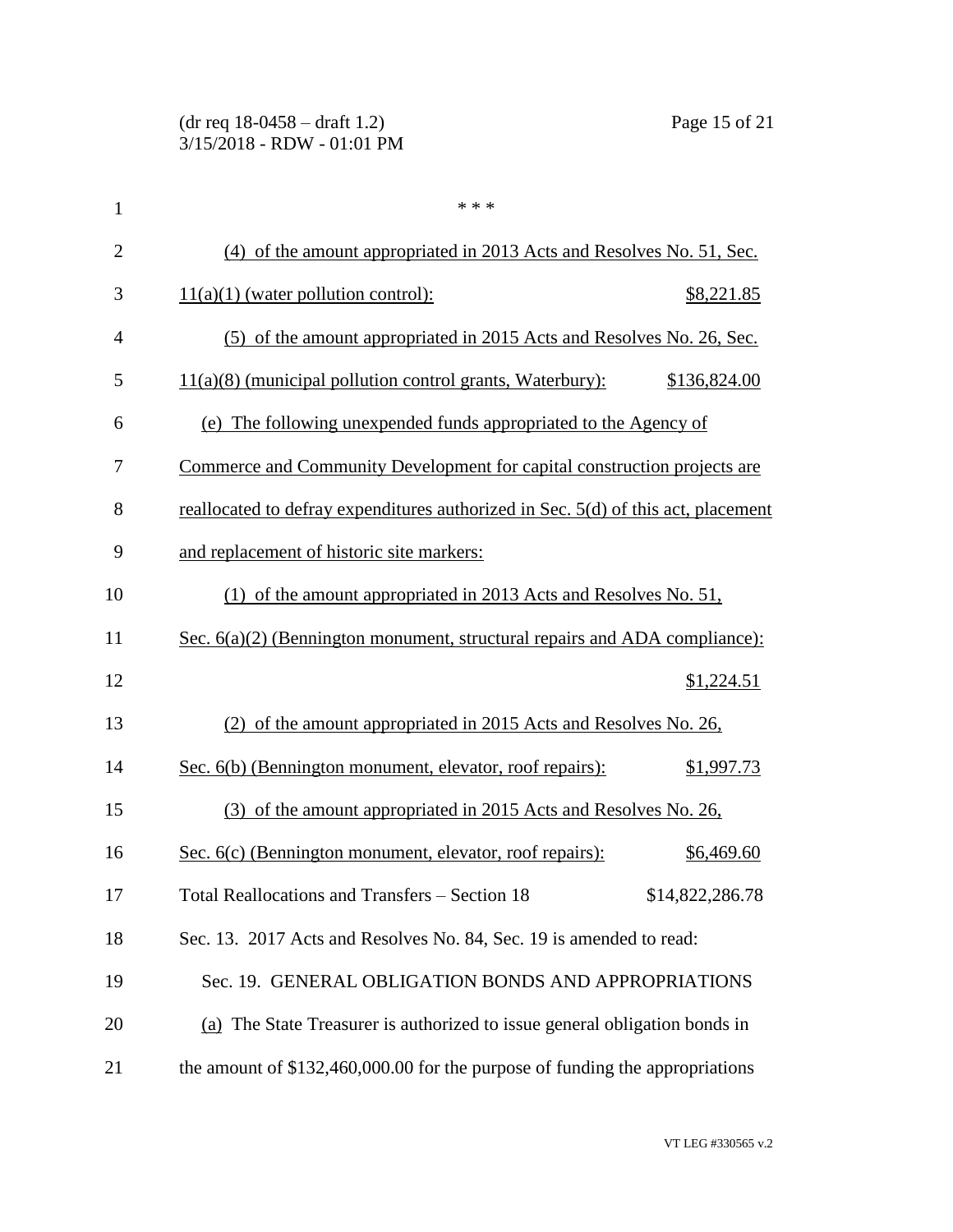(dr req 18-0458 – draft 1.2) Page 16 of 21 3/15/2018 - RDW - 01:01 PM

| 1              | of this act. The State Treasurer, with the approval of the Governor, shall       |
|----------------|----------------------------------------------------------------------------------|
| $\overline{c}$ | determine the appropriate form and maturity of the bonds authorized by this      |
| 3              | section consistent with the underlying nature of the appropriation to be funded. |
| 4              | The State Treasurer shall allocate the estimated cost of bond issuance or        |
| 5              | issuances to the entities to which funds are appropriated pursuant to this       |
| 6              | section and for which bonding is required as the source of funds, pursuant to    |
| 7              | 32 V.S.A. § 954.                                                                 |
| 8              | (b) The State Treasurer is authorized to issue additional general obligation     |
| 9              | bonds in the amount of \$10,936,961.00 that were previously authorized but       |
| 10             | unissued under this act for the purpose of funding the appropriations of this    |
| 11             | <u>act.</u>                                                                      |
| 12             | Total Revenues - Section 19<br>\$132,460,000.00 \$XXXXXXX                        |
| 13             | Sec. 14. 2017 Acts and Resolves No. 84, Sec. 20 is amended to read:              |
| 14             | Sec. 20. PROPERTY TRANSACTIONS; MISCELLANEOUS                                    |
| 15             | * * *                                                                            |
| 16             | (c) The Commissioner of Buildings and General Services is authorized to          |
| 17             | sell the John J. Zampieri State Office Building located at 108 Cherry Street in  |
| 18             | Burlington pursuant to the requirements of 29 V.S.A. § 166.                      |
| 19             | (d) The Commissioner of Buildings and General Services is authorized to          |
| 20             | sell the buildings and adjacent land located at 1987 Rockingham Road in          |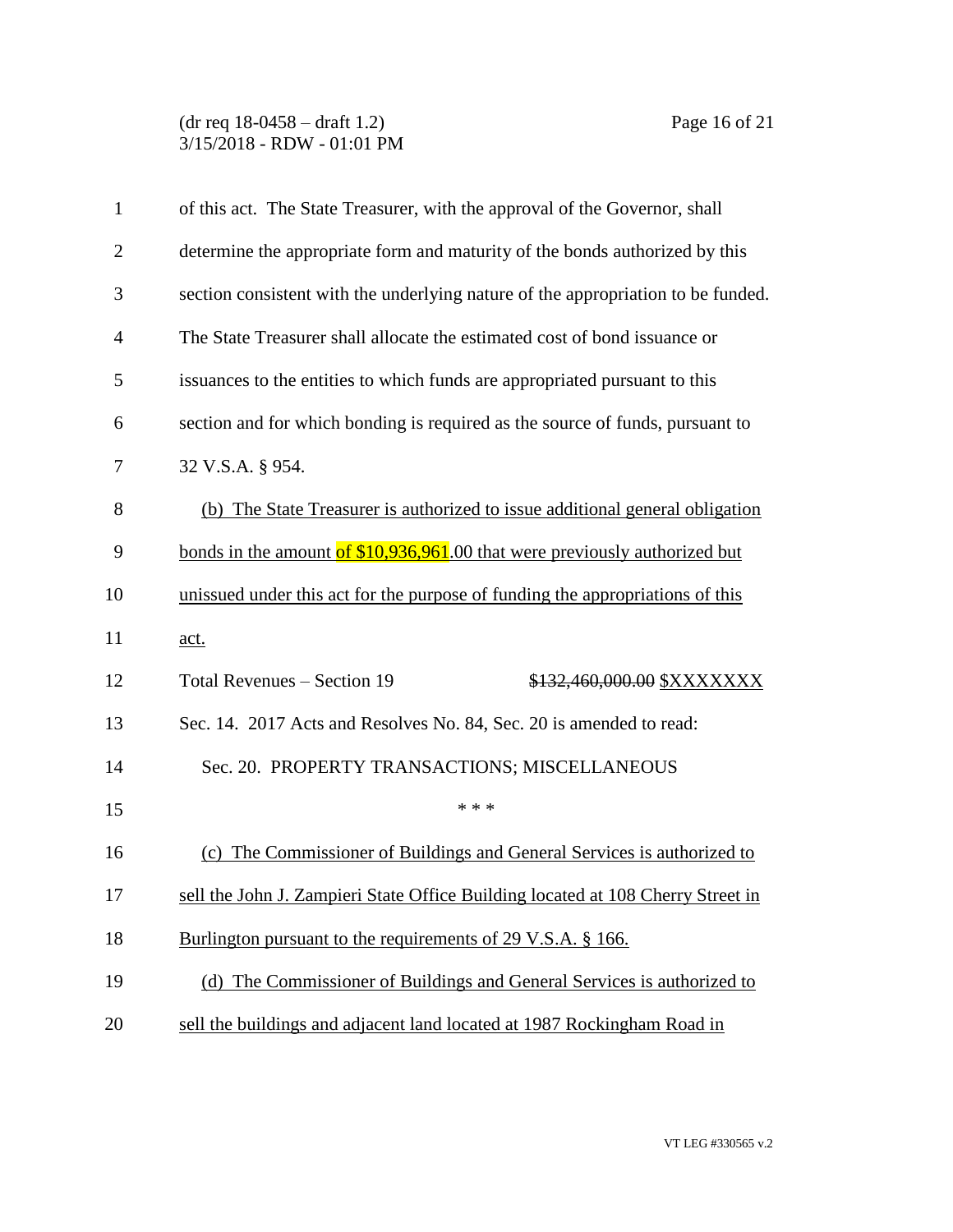(dr req 18-0458 – draft 1.2) Page 17 of 21 3/15/2018 - RDW - 01:01 PM

| 1              | Rockingham (Troop Headquarters and Garage) pursuant to the requirements of         |
|----------------|------------------------------------------------------------------------------------|
| $\overline{2}$ | <u>29 V.S.A. § 166.</u>                                                            |
| 3              | Sec. 15. 2012 Acts and Resolves, No. 104, Sec. 14, amending 2011 Acts and          |
| 4              | Resolves, No. 40, Sec. 26 is amended to read:                                      |
| 5              | Sec. 14. Sec. 26 of No. 40 of the Acts of 2011 is amended to read:                 |
| 6              | Sec. 26. PROPERTY TRANSACTIONS; MISCELLANEOUS                                      |
| 7              | The commissioner of buildings and general services may sell the Asa                |
| 8              | Bloomer State Office Building and the Rutland Multi Modal Transit Center in        |
| 9              | accordance with the requirements of 29 V.S.A. § 166(d) and following               |
| 10             | negotiations with the City of Rutland. If negotiations with the city result in the |
| 11             | city's management of the Transit Center, the commissioner may use \$81,000 in      |
| 12             | unexpended capital funds previously appropriated to the department for other       |
| 13             | purposes to purchase a flexible parking machine for the Transit Center. It is      |
| 14             | the intent of the general assembly that state offices remain downtown.             |
| 15             | [Repealed.]                                                                        |
| 16             | Sec. 16. 2017 Acts and Resolves No. 84, Secs. 33a and 33b are added to read:       |
| 17             | * * * Labor * * *                                                                  |
| 18             | Sec. 33a. ADULT CAREER AND TECHNICAL EDUCATION                                     |
| 19             | <b>EQUIPMENT GRANT PROGRAM; PILOT</b>                                              |
| 20             | The General Assembly hereby establishes a pilot program to authorize<br>(a)        |
| 21             | the Department of Labor, in consultation with the State Workforce                  |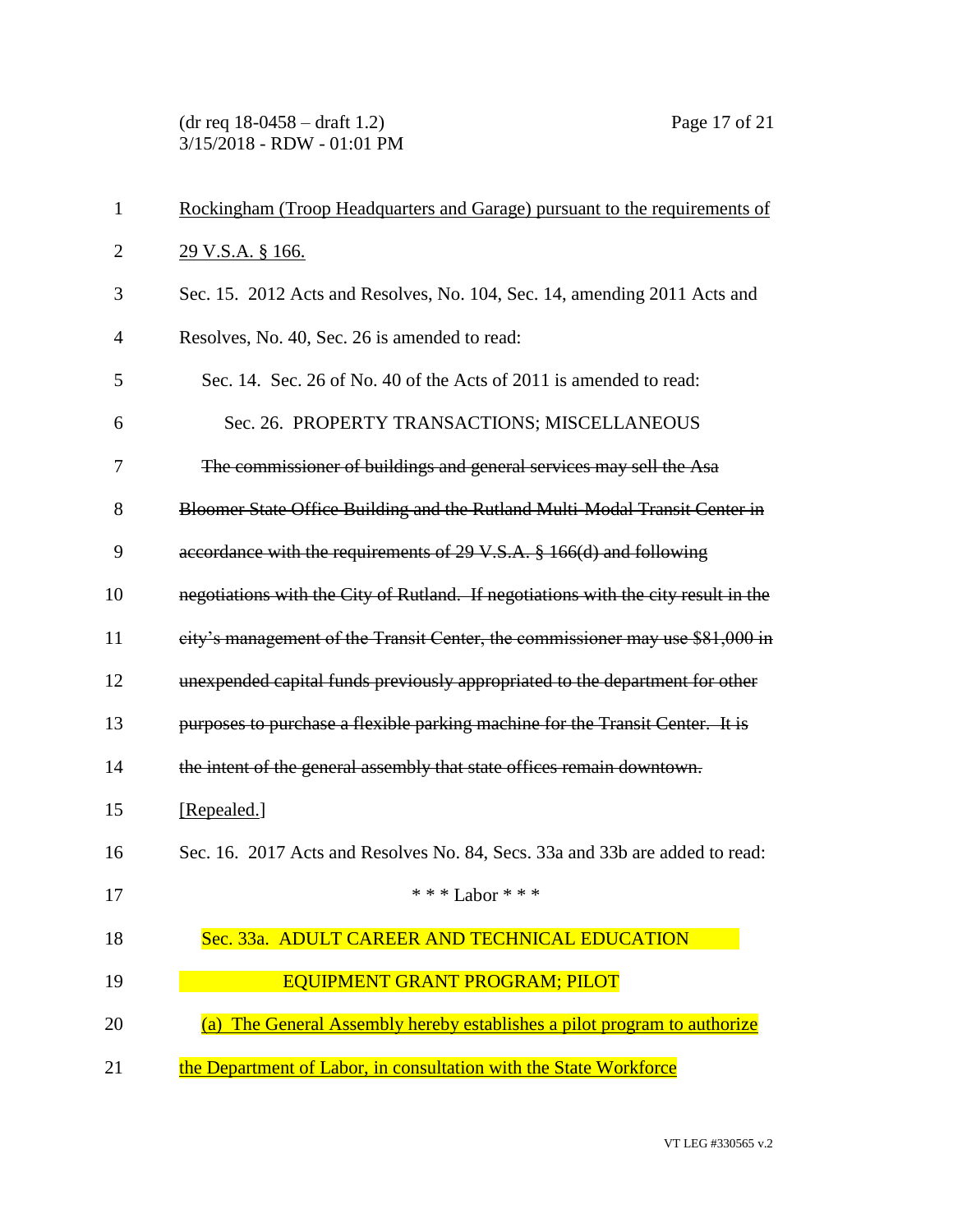(dr req 18-0458 – draft 1.2) Page 18 of 21 3/15/2018 - RDW - 01:01 PM

| $\mathbf{1}$   | <b>Development Board, to administer the Adult Career and Technical Education</b>  |
|----------------|-----------------------------------------------------------------------------------|
| $\overline{2}$ | <b>Equipment Grant program to support the purchase of equipment necessary for</b> |
| 3              | the delivery of occupational training for students enrolled in a postsecondary    |
| 4              | course offered by one of Vermont's Career and Technical Education Centers.        |
| 5              | The grants shall be awarded to support the delivery of training<br>(b)            |
| 6              | programs that:                                                                    |
| 7              | (1) meet current occupational demand, as evidenced by current labor               |
| 8              | market information;                                                               |
| 9              | align with a career pathway or set of stackable credentials involving             |
| 10             | a college or university accredited in Vermont;                                    |
| 11             | will be delivered in multiple regions of the State;<br>(3)                        |
| 12             | (4) are supported with a business or industry partnership; and                    |
| 13             | (5) set forth how equipment will be maintained, insured, shared, and              |
| 14             | transported, if applicable; and                                                   |
| 15             | are endorsed by the Adult Career and Technical Education<br>(6)                   |
| 16             | <b>Association.</b>                                                               |
| 17             | (c) Funds awarded under this program shall be used to purchase non-               |
| 18             | disposable equipment and other related capital expenses that support the          |
| 19             | delivery of training programs described in subsection (b) of this section. Funds  |
| 20             | shall not be used to support curriculum development, instruction, or program      |
| 21             | administration.                                                                   |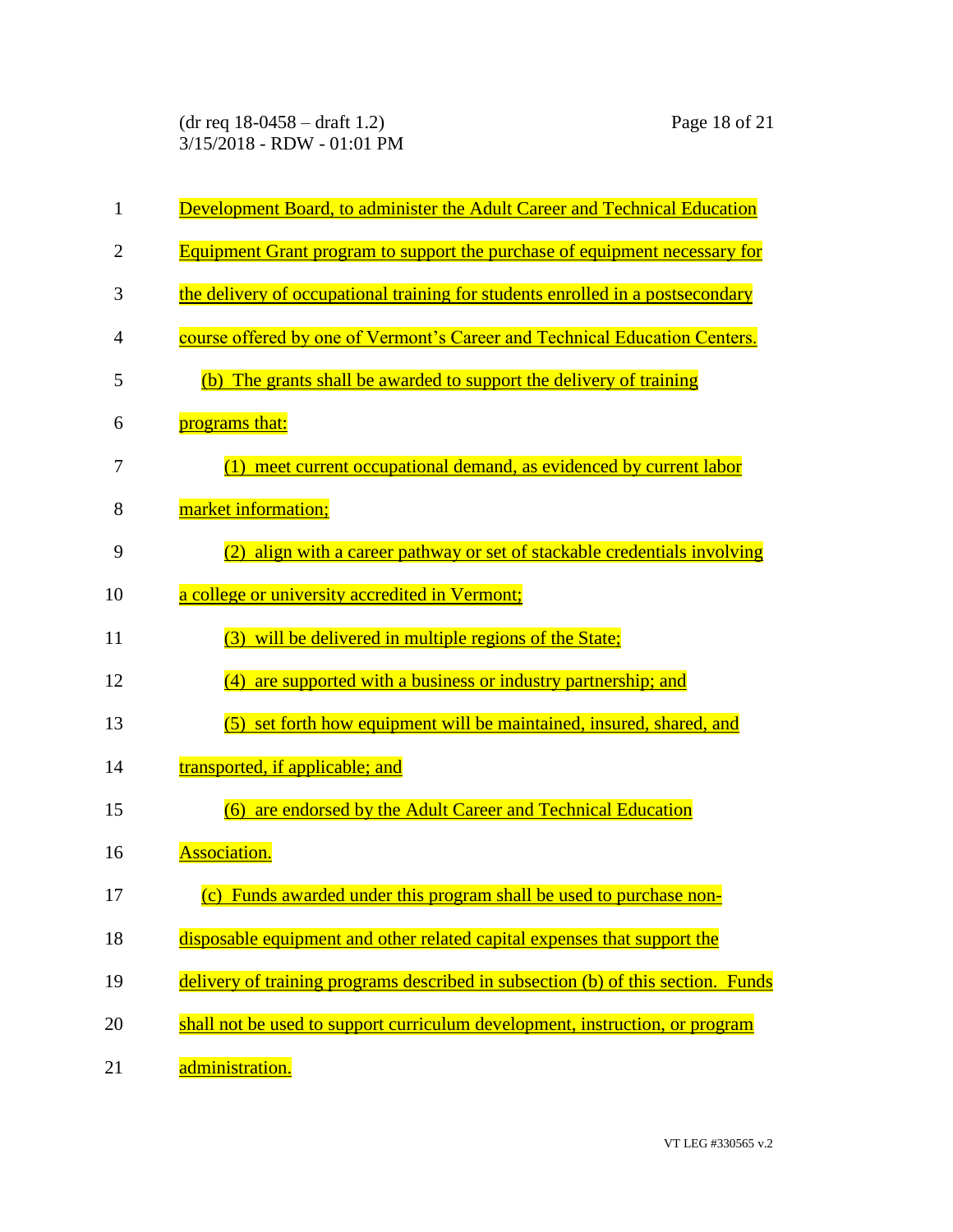(dr req 18-0458 – draft 1.2) Page 19 of 21 3/15/2018 - RDW - 01:01 PM

| $\mathbf{1}$   | (e) On or before July 15, 2018, the Department shall develop and publish a                     |
|----------------|------------------------------------------------------------------------------------------------|
| $\overline{2}$ | simplified grant application that meets the criteria described in subsection (b)               |
| 3              | of this section, and shall also include detail from eligible applicants on how                 |
| 4              | insurance, liability, and potential transportation of equipment will be managed.               |
| 5              | The Department shall consult with the Agency of Education and the State                        |
| 6              | Workforce Development Board in reviewing applications and selecting                            |
| 7              | grantees.                                                                                      |
| 8              | Grantees shall have ownership over any share of equipment purchased<br>(f)                     |
| 9              | with use of these funds. Any equipment purchased using this fund may also                      |
| 10             | be used by secondary programs.                                                                 |
| 11             | On or before January 15, 2019, the Department of Labor shall submit a<br>$\left( \rho \right)$ |
| 12             | preliminary report to the House Committee on Corrections and Institutions and                  |
| 13             | the Senate Committee on Institutions that details how the funds were used,                     |
| 14             | expected outcomes, and any other relevant information that would inform                        |
| 15             | future decisions about use of this program.                                                    |
| 16             | On or before November 15, 2020, the Department of Labor, in<br>(h)                             |
| 17             | consultation with the State Workforce Development Board, shall submit a final                  |
| 18             | report that includes:                                                                          |
| 19             | $(1)$ criteria for reporting training program performance, on an ongoing                       |
| 20             | basis, to State and federal partners;                                                          |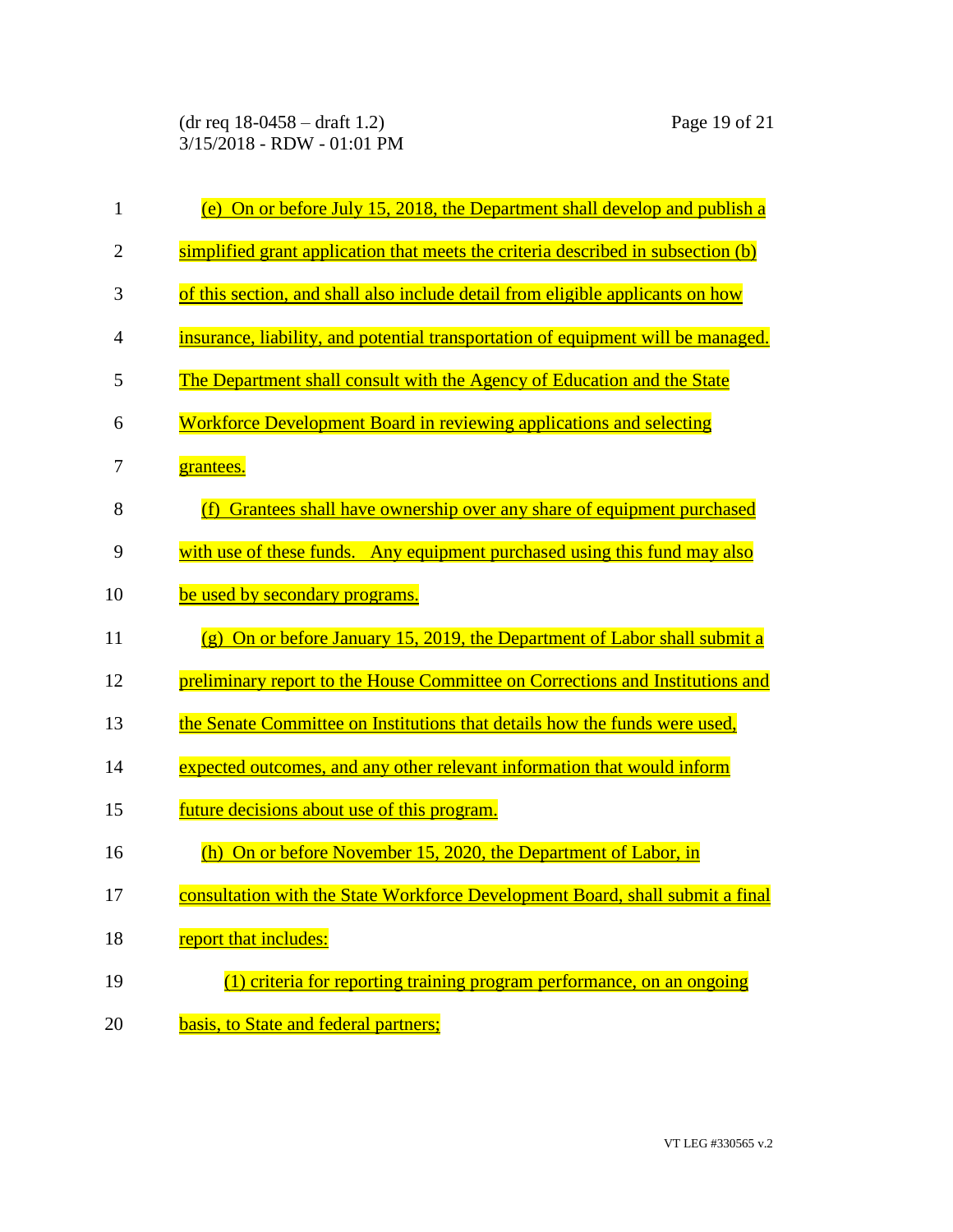| 1              | assessment of the functionality and accessibility of shared-<br>(2)                    |
|----------------|----------------------------------------------------------------------------------------|
| $\overline{2}$ | equipment agreements; and                                                              |
| 3              | (3) how, and the extent to which, the program shall be funded.                         |
| 4              | * * * Sunset of Adult Career and Technical Education                                   |
| 5              | <b>Equipment Grant Program * * *</b>                                                   |
| 6              | Sec. 33b. REPEAL OF ADULT CAREER AND TECHNICAL                                         |
| 7              | <b>EDUCATION EQUIPMENT GRANT PROGRAM</b>                                               |
| 8              | The Adult Career and Technical Education Equipment Grant Program                       |
| 9              | established in Sec. 33a of this act shall be repealed on July 1, 2020.                 |
| 10             | Sec. 17. 2017 Acts and Resolves No. 84, Sec. 36a is added to read:                     |
| 11             | Sec. 36a. SCHOOL SAFETY GRANTS PROGRAM                                                 |
| 12             | Grant guidelines. The following guidelines shall apply to capital grants<br><b>(a)</b> |
| 13             | for school safety measures:                                                            |
| 14             | (1) Grants shall be awarded competitively to schools for capital                       |
| 15             | expenses only to implement safety measures. Grants shall only be awarded               |
| 16             | after a security assessment has been completed by the Agency of Education.             |
| 17             | (2) The Program is authorized to award one-to-one matching grants of                   |
| 18             | up to \$25,000.00 per project. The required match shall be met through dollars         |
| 19             | raised and not in-kind services. It is the intent of the General Assembly that         |
| 20             | grants shall be used to supplement any available federal funds.                        |